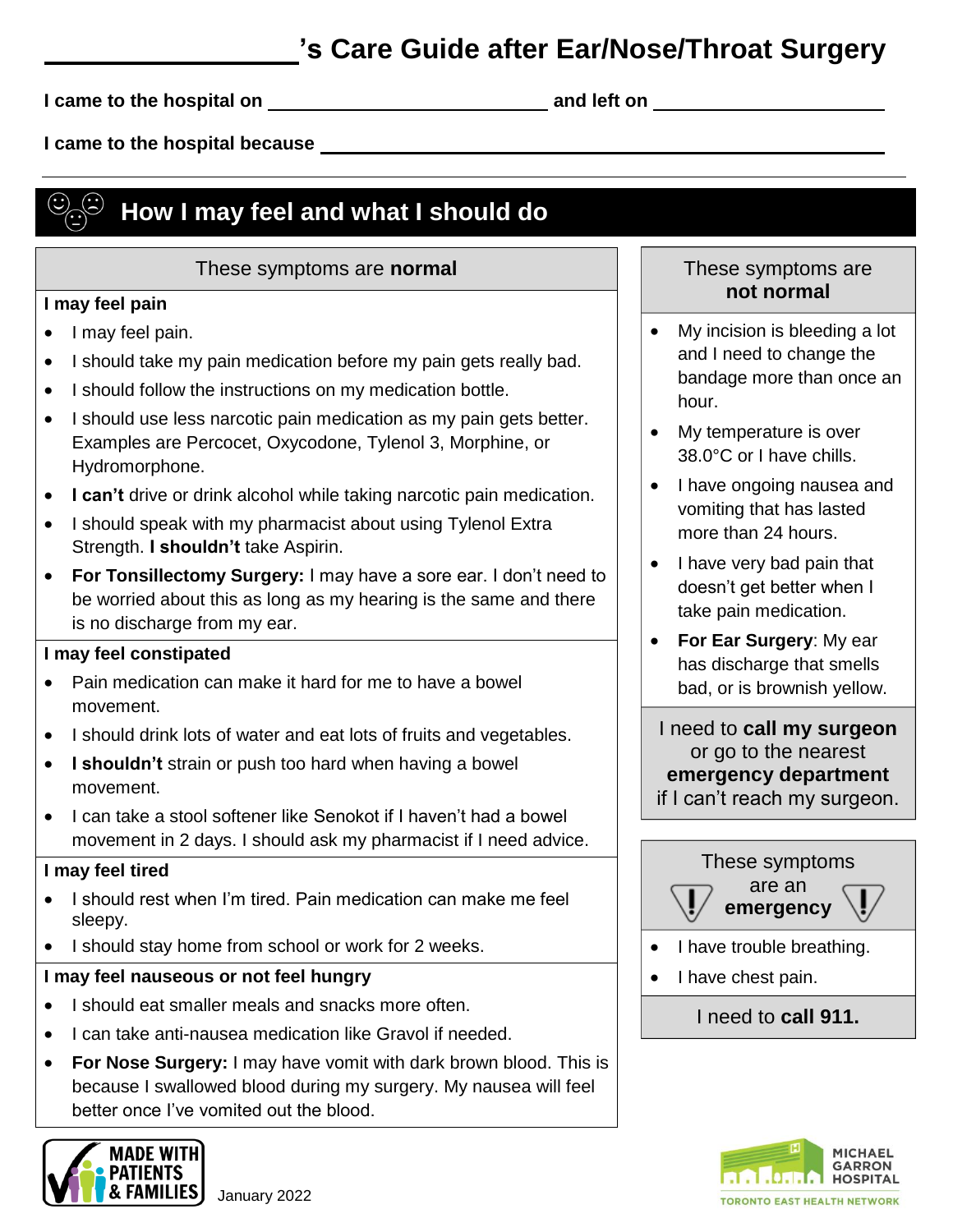- $\Box$  I was given a list of medications I need to take.
- $\Box$  I was told why I need to take my medications.
- $\Box$  I was told about the side effects of my medications.

## **How I should care for my incision**

### **If I have a little bleeding from my incision**

- A little bleeding from my incision is normal.
- I should change the dressing if there is a little bleeding. I should keep track of how often I need to change the dressing.

### **If I had ear surgery**

- I should keep my ear dressing dry.
- I can change the outer dressing over my ear to keep it clean. I can use gauze and an eye patch with gauze netting or tape to hold it in place.

### **If I had nose surgery**

- I should clean around my nostrils several times a day. I should use a Q-tip soaked in Hydrogen Peroxide 2% to remove any dry blood and crust. I can find Hydrogen Peroxide 2% at a pharmacy.
- I should use an ice pack on my cheeks and upper lip to help with swelling. **I shouldn't put ice above my nose.**
- **I shouldn't** blow my nose. This might cause bleeding.
- I should open my mouth when I sneeze so the pressure goes through my mouth and not to my nose.
- **If I have a nasal packing, stent or cast: I shouldn't** get my face wet**.** My surgeon will take it off at my follow-up appointment.

### **If I had a tonsillectomy**

- **I shouldn't** do strenuous activities that can trigger bleeding such as lifting heavy objects.
- **I shouldn't** leave the city for 2 weeks.

## **My notes**





# **My medications My appointments**

- $\Box$  I was given a list of my appointments.
- $\Box$  Someone reviewed my list with me.

January 2022